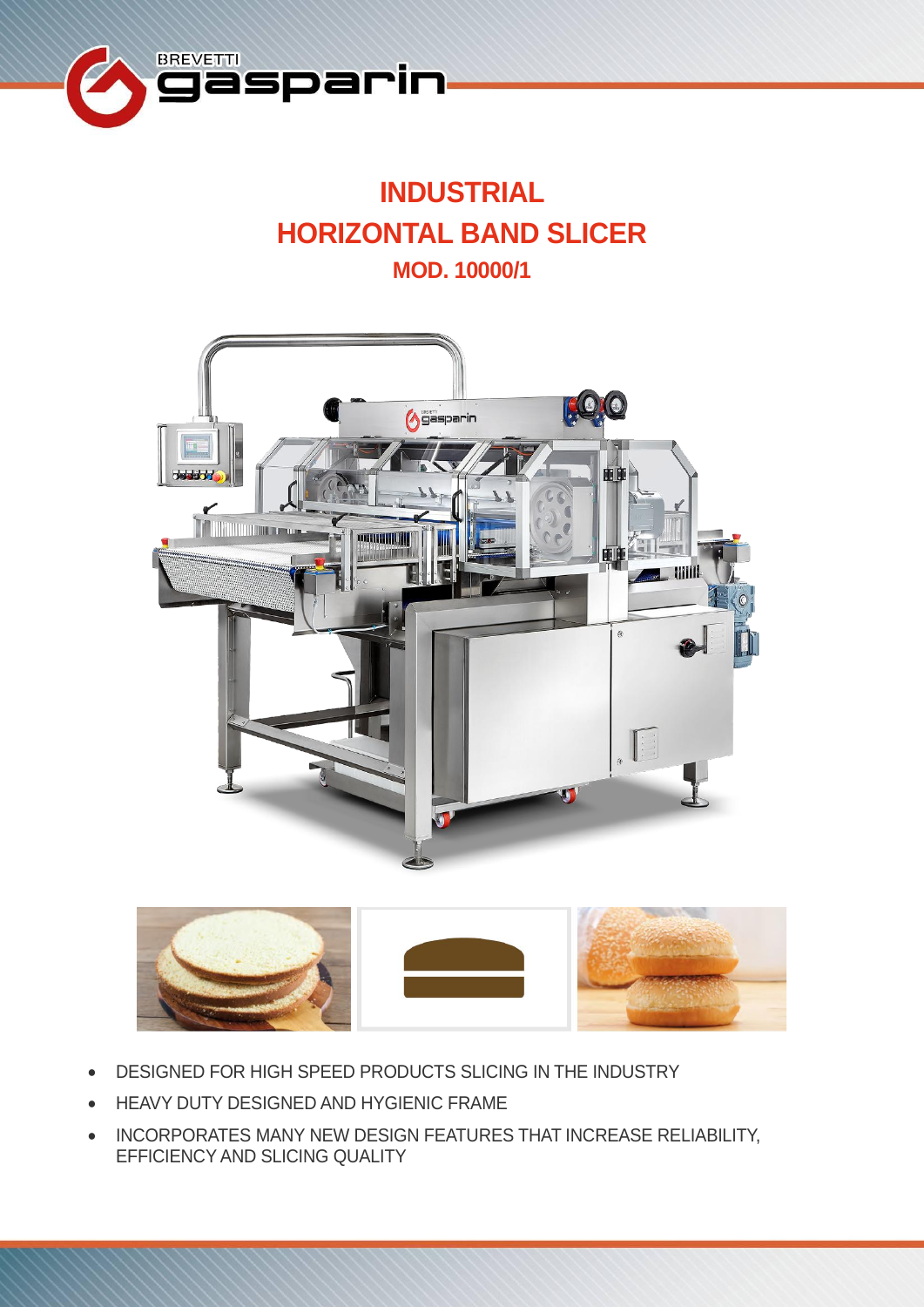

## **CONSTRUCTION FEATURES**

- Suitable for the horizontal total cut of products at high capacity in continuous cycle.
- The products can be provided in rows or as random arrangement.
- Single continuous band blade cutting head mounted on balanced pulleys for excellent adherence.
- Slicing with dry blades.
- Pneumatic blade tensioning.
- Blade break sensor with automatic machine stop.
- Lateral and on the center blade guides in hard metal with cemented carbide according to the production flow.
- Transport conveyor belt width 1040 mm. (41 inches), *different width can be provided on request*

- Upper and lower conveyor belt; upper belt with independent adjustable height suitable to drive and keep stable the product through the blade and lower belt with lateral guides.

- Separate drive for each conveyor belt.
- Manual height adjustment for upper conveyor belt and cutting blade position.
- Conveyors belts advancing speed adjustable by inverter through touch screen.
- Sturdy stainless steel frame important for long value preservation and good for easy and hygienic cleaning.
- Panels, doors and electrical cabinet made in stainless steel.
- Safety protection made of polycarbonate.
- Slides and ergonomic design for crumbs deviation into the underneath collecting trays.
- Collecting trays for crumbs collection, manually removable on carriage.
- Electric panel with centralized controls; electric emergency devices built to standards.
- Frequency converter Siemens.
- Electric execution according to CE specification.
- Voltage modulation, 3-phase.
- Switch cabinet with air ventilation.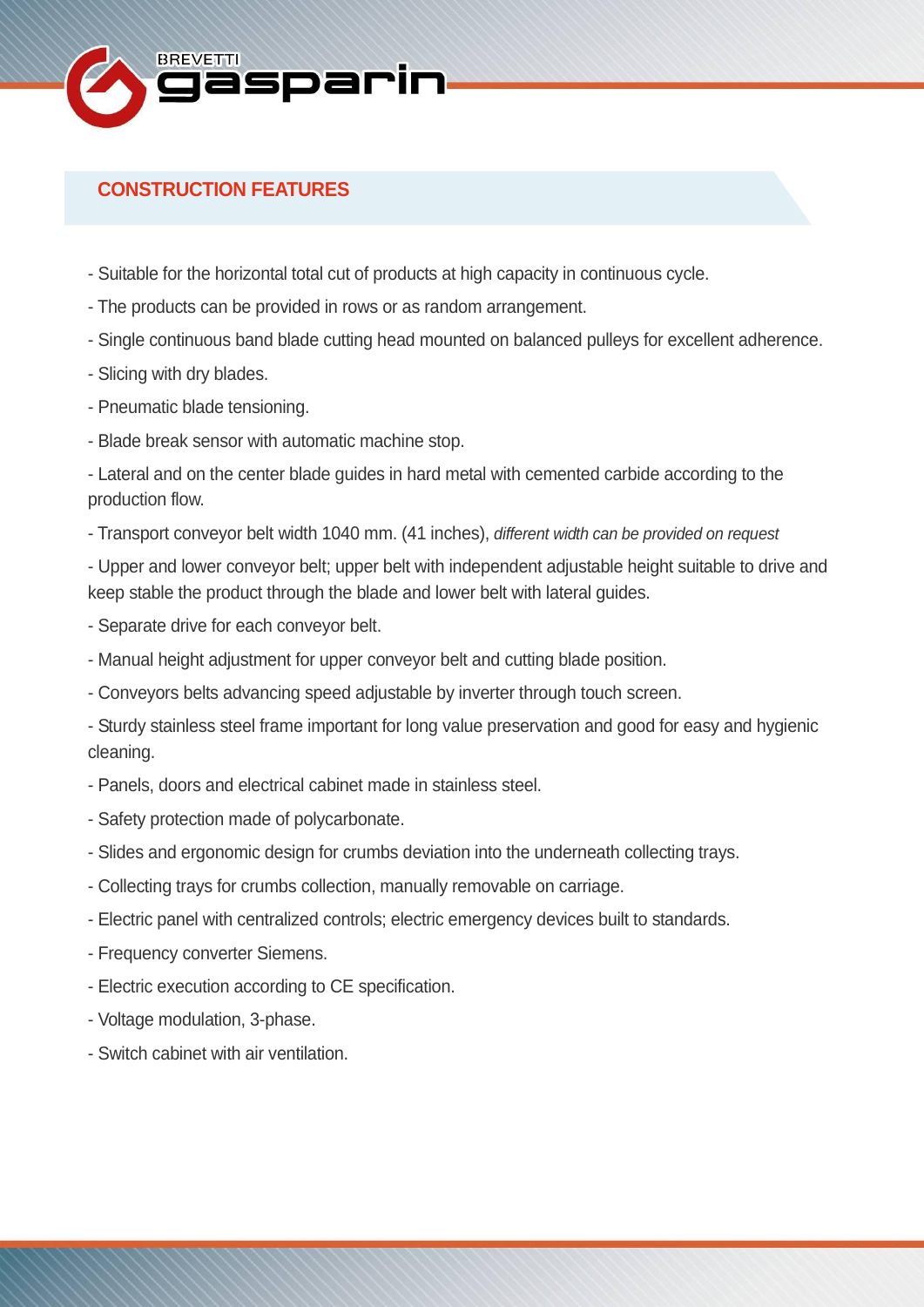

## **MACHINE OPTIONAL**

- Pneumatic oiling system on blade.
- Available in version with more than one cutting head, double cutting head.
- Lower plastic modular belt with high grip rubber surfaces.
- Predisposition for crumbs suction system.
- Scraper device on the band blade as well as on the pulleys.
- Automatic height adjustment for upper conveyor belt and cutting blade position.
- Frequency converter Allen Bradley or different at customer request.
- Electric execution according to UL specification.
- Customer specific special machine modifications.
- Customer specific operating language and labels.
- Customer specific operation manual.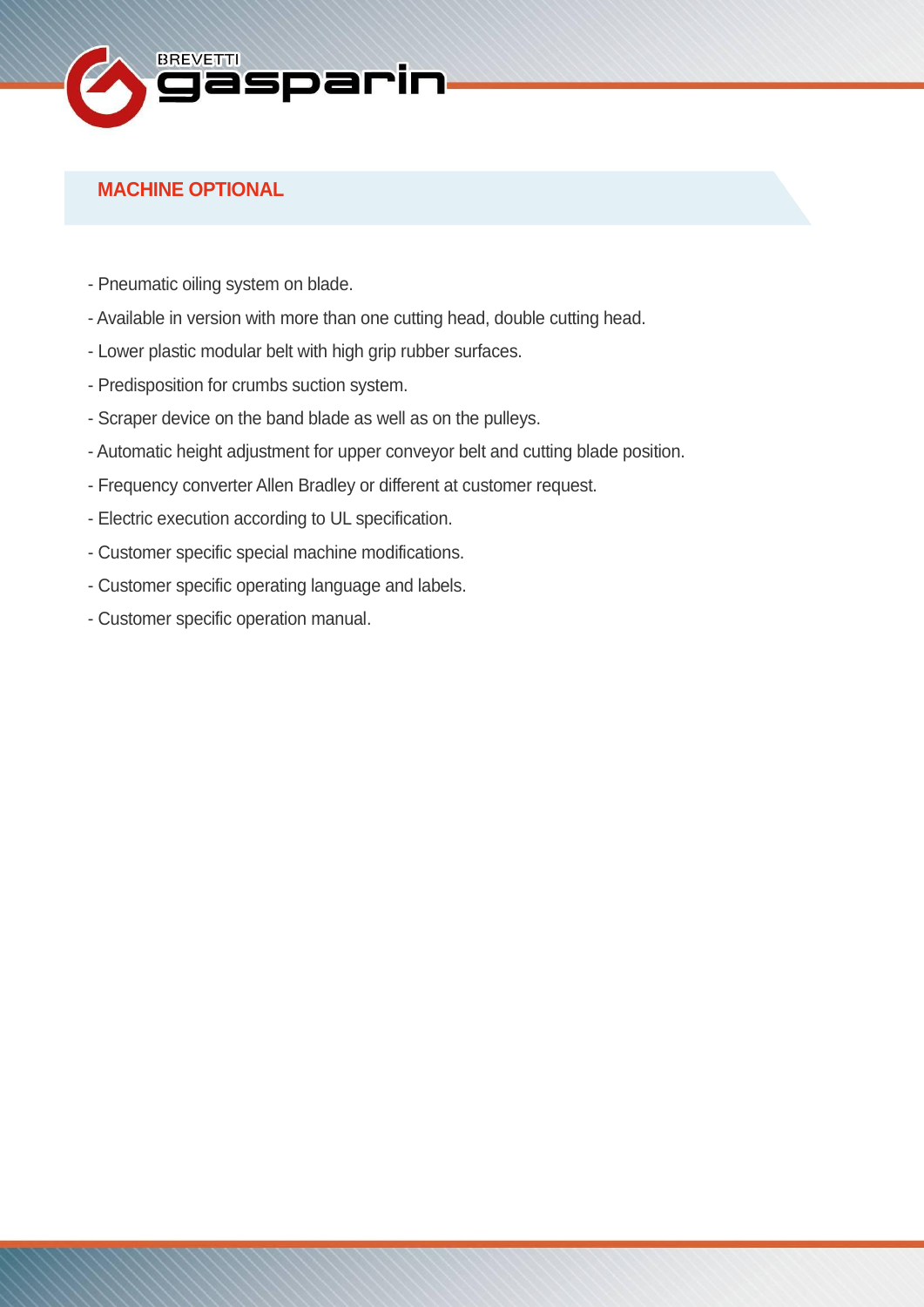

### **MECHANICAL FEATURES**

#### **Slicing performance**

- Increased pulleys for excellent adherence.
- Pneumatic blade tensioning to get more flexibility on the blade during the slicing.
- Lateral and central blade guides to keep constantly the blade perfectly horizontal.
- -Scrapers device for band blades.



#### **High speed design**

- Plastic modular belt for top pressure and with anti-skip rubber surfaces at the bottom side.



#### **Low Maintenance, Sanitary Design**

- The slicer has an angular stainless-steel frame to reduces sanitation issues caused by contaminants.
- the stainless-steel frame is durable, has low maintenance and provides a smooth and easy surface to clean.
- Crumbs collection removable trays.

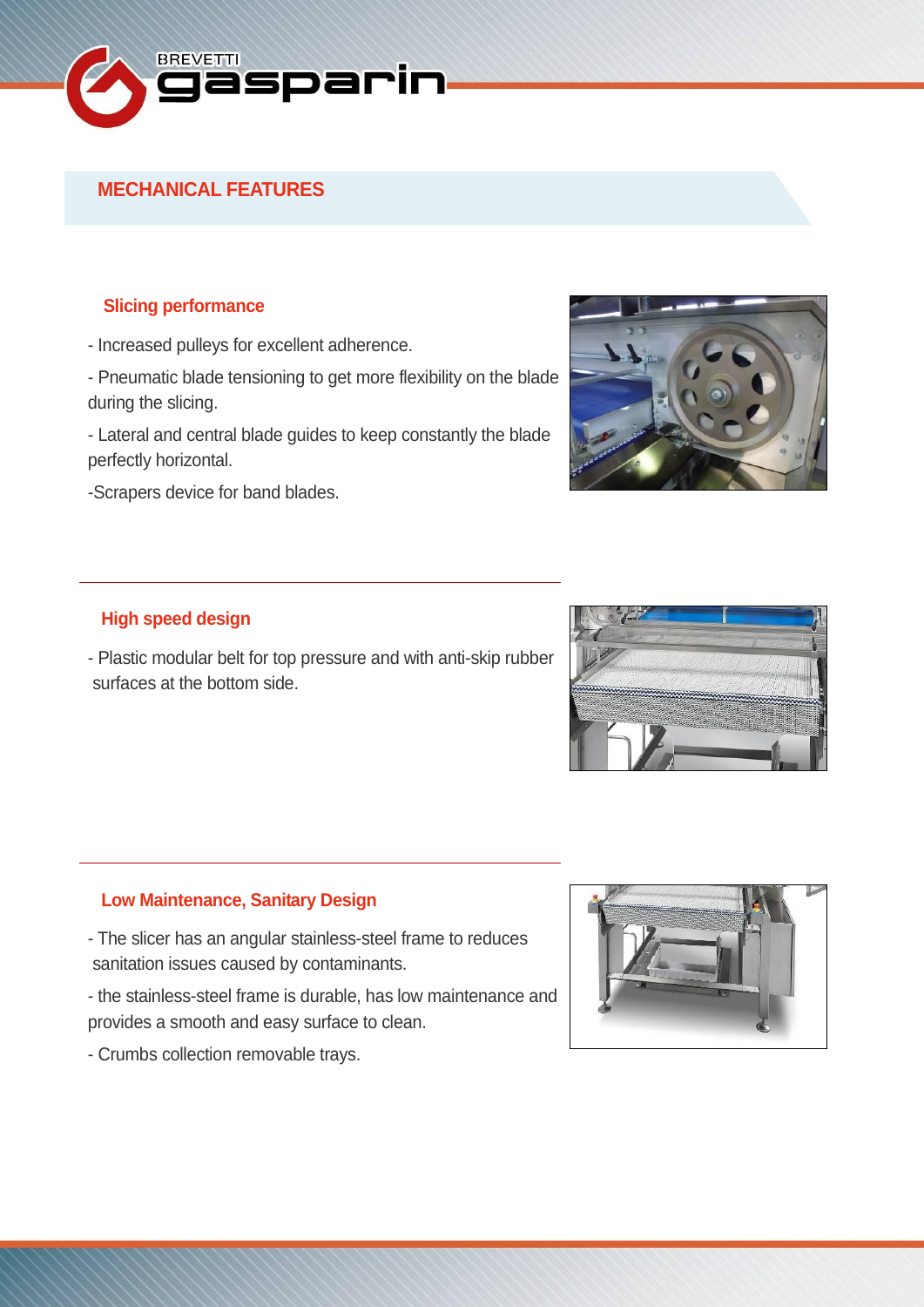

## **TECHNICAL SPECIFICAIONS**

| Dimensions:             | Length: 2538 mm., Width: customer specific, |
|-------------------------|---------------------------------------------|
|                         | working height at customer specific         |
| Product specific:       | <b>Customer specific</b>                    |
| Capacity:               | Depends on product dimensions               |
| <b>Blade Speed:</b>     | Adjustable                                  |
| <b>Conveyors Speed:</b> | Adjustable                                  |
| Controller:             | Siemens, on request different               |
| Operating panel:        | Switches and buttons                        |
| Frequency controller:   | Siemens, on request different               |
| Pneumatic system:       | Festo                                       |
| Power supply:           | 380/460 Volts - 50/60 Hz - 3 Phases         |
| Power input:            | Approx. 5 Kw                                |
| Compressed air:         | Min. 6 bar                                  |
| Operating side:         | left/right                                  |
| Protection class:       | IP 54                                       |
| Adjustment:             | manual/automatic                            |